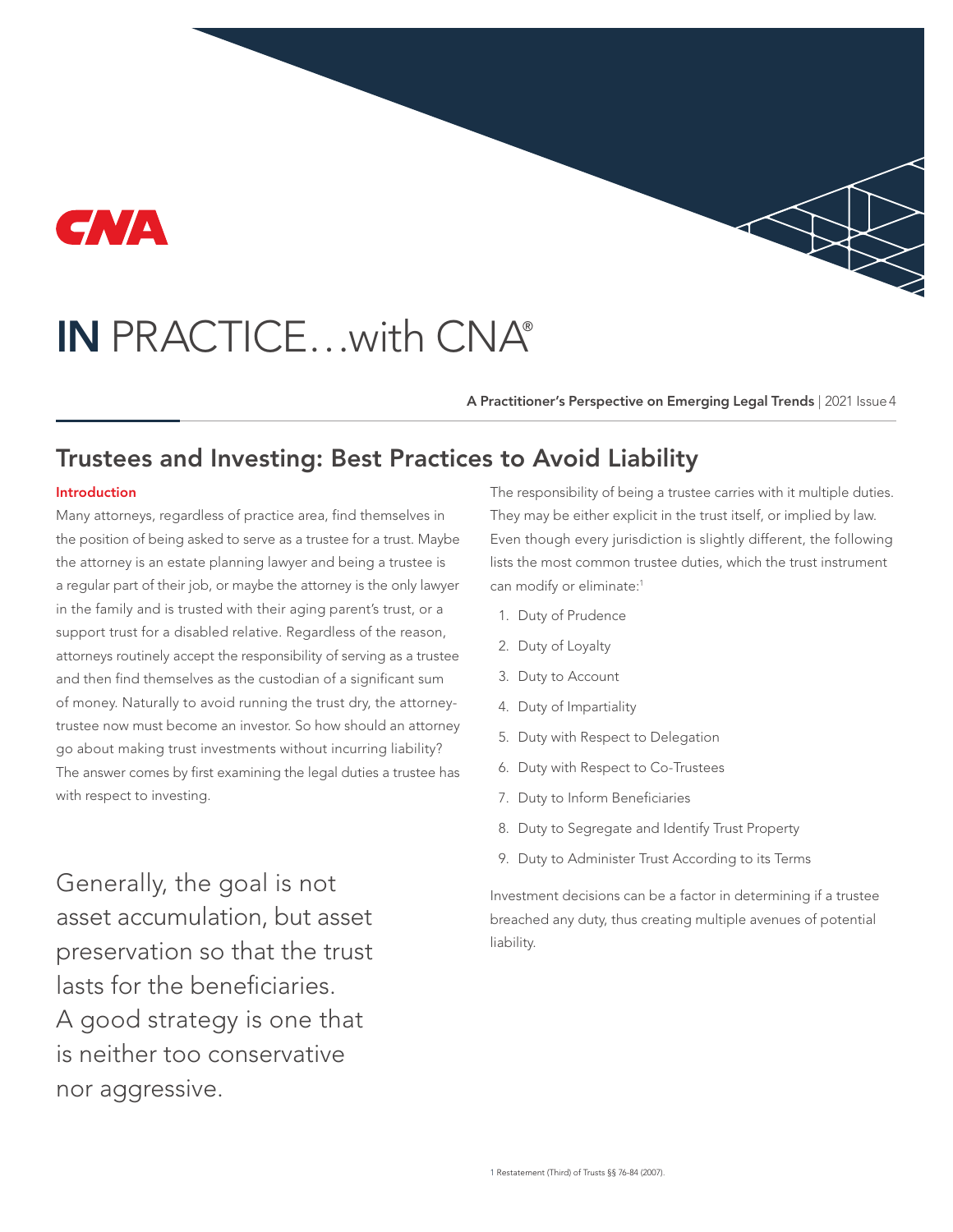#### Duty of Prudence

A trustee has a duty to manage trust assets comparable to a prudent investor. The trustee must consider the purposes, terms, distribution schemes, and other circumstances of the trust.2 Most states, including California, New York, Illinois, and Florida, have codified this duty by adopting in full or part the Uniform Prudent Investor Act ("UPIA").3 The UPIA specifies that liability for an imprudent decision is determined by evaluating the whole trust portfolio and investment strategy. Furthermore, trustees have a duty to diversify the trust investments (unless it is imprudent to do so) and upon becoming a trustee there is a duty to review the investment portfolio after acceptance.4 The UPIA also lists several circumstances for a trustee to consider in making prudent decisions, and every trustee should consult their local UPIA for specific factors.<sup>5</sup>

Now, assume the trustee has no investment experience. Jurisdictions allow trustees to delegate so long as the delegation is prudent, and the agent is chosen prudently.<sup>6</sup> But, if any trustee has significant investment experience and special skills, then that trustee is required to use his special skills and will have a higher duty of care.<sup>7</sup> There is no requirement in the duty of prudence that the investment always grow the trust. The standard is one of conduct, not of result, so losing trust funds on the stock market does not automatically lead to a finding of imprudence – the conduct leading to the loss is what determines liability.<sup>8</sup>

#### Duty of Loyalty

A trustee has a duty of loyalty to the trust beneficiaries which demands that a trustee administer the trust solely in the beneficiaries' interest.<sup>9</sup> Generally, this duty requires trustees to refrain from administering trust assets in any manner which benefits the trustee.10 This duty is not breached when the trustee invests in a particular stock individually and simultaneously the trust is invested in the same stock by the trustee. Instead, the duty prohibits a trustee, acting individually, from engaging in substantial competition with the trust.<sup>11</sup> However, once self-dealing is found there is a presumption of a breach of duty, regardless of good-faith intentions, with few exceptions.12 One pertinent exception that exists statutorily in most states allows a trustee to invest trust funds into the securities of an investment company or investment trust where the trustee is an employee, provided the trustee abides by the local statutory safeguards.<sup>13</sup>

3 *See* Cal. Prob. Code §§ 16047-54, N.Y. Est. Powers & Trusts Law §11-2.3, 760 ILCS 3/901, Fla. Stat. Ann. § 518.11. 4 *See* Cal. Prob. Code §§ 16047-54, N.Y. Est. Powers & Trusts Law §11-2.3, 760 ILCS 3/903-4, Fla. Stat. Ann. § 518.11. 5 *See* Cal. Prob. Code §§ 16047.

- 8 *See* Fla. Stat. Ann. § 518.11.
- 9 *See* Cal. Prob. Code §§ 16002, 760 ILCS 3/802, Fla. Stat. Ann. § 736.0802.
- 10 *See* Cal. Prob. Code §§ 16002, 760 ILCS 3/802, Fla. Stat. Ann. § 736.0802.
- 11 *Rubin v. Laser*, 301 Ill. App. 3d 60, 65-66 (1st Dist. 1998).
- 12 *Van de Kamp v. Bank of America*, 204 Cal. App. 3d 819, 835 (2d Dist. 1988). 13 Restatement (Third) of Trusts §78 (2007).

#### Duty to Account

Most jurisdictions require the trustee to provide the trust beneficiaries with an accounting of the trust assets. Essentially, a trustee has a duty to keep the beneficiaries apprised of the value of the trust. Some states require an annual accounting,<sup>14</sup> while others do not.15 In addition, trustees are generally required to provide an accounting upon trust termination, upon a change in trustee, and upon the request of a beneficiary.<sup>16</sup> The accounting should show the beneficiaries the receipts and disbursements of the trust account during the accounting period.<sup>17</sup>

#### Other Duties Concerning Investment

A trustee must deal impartially with all beneficiaries while protecting their interests.18 However, a trustee can exercise discretion that may favor one beneficiary over another if it is not unreasonable or arbitrary. For example, when a trust provided for an income beneficiary and a principal beneficiary, the trustee (who was also the income beneficiary) did not breach the impartiality duty by pursuing an investment strategy that maximized the income without growing the principal.<sup>19</sup> In addition, a trustee normally should not delegate their duties, unless it is prudent to do so, and even then, a trustee must exercise prudence when selecting an agent.<sup>20</sup> So, an attorney-trustee can delegate the trust investing to a professional.

When there are multiple trustees, each trustee has a duty to prevent the others from breaching any duty.<sup>21</sup> Therefore, if a co-trustee is making an imprudent investment, the other co-trustees must attempt to stop him and cannot turn a blind eye or claim ignorance regarding the investment.<sup>22</sup> Finally, trustees generally have a duty not to mingle trust funds with their own. However, there are some circumstances where it is permissible to co-mingle funds, especially where consolidation and co-mingling can decrease administrative costs. However, in these situations, the trustee must be careful to earmark trust funds and keep them separate from personal funds.<sup>23</sup>

- 14 760 ILCS 3/813.1-813.2; Cal Prob. Code § 16062. 15 Fla Stat. Ann. § 736.0813.
- 16 *See* 760 ILCS 3/813.1-813.2, Cal Prob. Code § 16062, Fla Stat. Ann. § 736.0813.
- 17 Cal Prob. Code § 16063
- 18 *Northern Trust Co. v. Heuer*, 202 Ill. App. 3d 1066, 1070 (1990). 19 *See generally Carter v. Carter*, 2012 IL App (1st) 110855 (2012).
- 20 760 ILCS 3/807; Fla Stat. Ann. § 736.0807.
- 21 *See In re Rothko*, 43 N.Y.2d 305, 320 (1977).
- 22 *See In re Rothko*, 43 N.Y.2d 305, 320 (1977).
- 23 *In re Goldstick*, 581 N.Y.S.2d 165, 172 (App. Div. 1st Dept. 1992).

<sup>2</sup> Cal. Prob. Code § 16047 (Deering 2021).

<sup>6</sup> *See* N.Y. Est. Powers & Trusts Law §11-2.3. 7 *See* N.Y. Est. Powers & Trusts Law §11-2.3, Fla. Stat. Ann. § 518.11.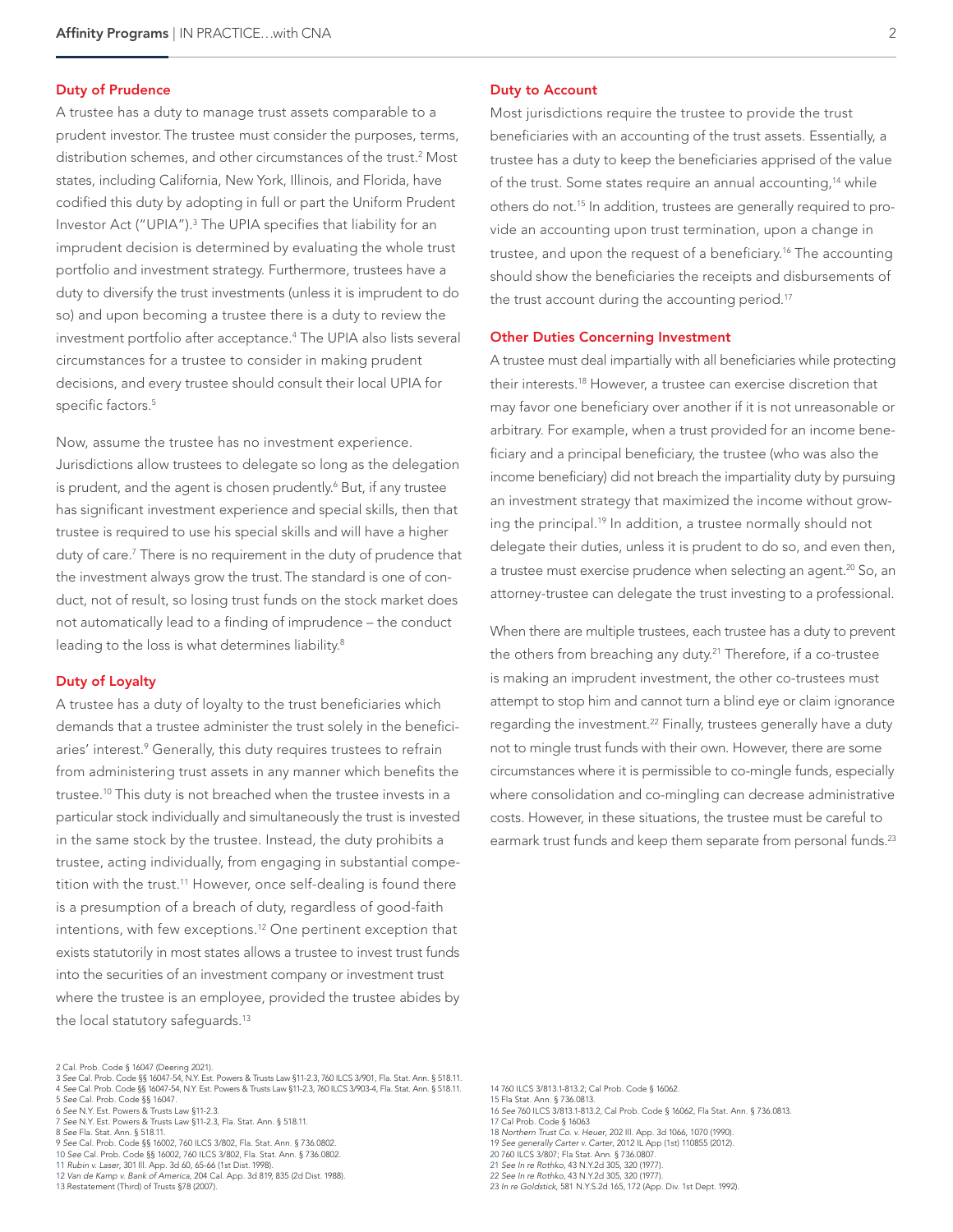#### Best Practices for Avoiding Liability

As shown by the various legal duties, being a trustee with investment responsibilities can expose the trustee to significant liability. A breach of duty could lead to

- 1. Removing the trustee from office;
- 2. Placing a lien on the trustee's personal assets;
- 3. Ordering the trustee to restore the value of the trust property by paying monetary damages;
- 4. Assessing legal fees and costs against the trustee; and
- 5. Other remedies exist.<sup>24</sup>

Accordingly, a trustee with investment responsibilities should adhere to using best practices in order to best limit their potential liability.

Diana Law, of the law firm Law Hesselbaum, is the Kane County Public Guardian and Administrator in Illinois and has served as a trustee with investment duties on multiple trusts. When taking over as a trustee, the first thing Ms. Law does is secure the accounts. If she is not the original trustee, this includes reaching out to any existing financial advisors and institutions and sending them the appropriate documentation alerting them of the change in trustee. For a new trust, the trustee should determine the assets in the trust and organize them in a clear and coherent manner. Additionally, from the onset, a trustee should learn as much as they can about the trust beneficiaries. This includes determining the purpose of the trust, what the beneficiaries' needs are, the beneficiaries' financial situation, and their tax filings. When a trustee takes over the management and operation of a trust, the trustee shall promptly do an inventory of the assets and prepare an opening balance sheet / accounting.<sup>25</sup>

If Ms. Law is a successor trustee of a trust with assets already invested, Ms. Law determines if there is a strong or longstanding relationship with the financial advisor or institution. In these cases, it is often best to respect the pre-existing relationship. However, if there is no prior relationship with a financial advisor or the previous trustee was a "do it yourself" investor, it is best to outsource the asset investing to a trusted advisor or institution. Nevertheless, it is still the duty of the trustee to ensure prudent investment. To do so, the trustee should not authorize any risky investments.

Generally, the goal is not asset accumulation, but asset preservation so that the trust lasts for the beneficiaries. A good strategy is one that is neither too conservative nor aggressive. Ms. Law notes that some trusts encourage aggressive investment by eliminating the prudent investor rule in the trust document, but in those cases, she advises following the rule to the extent consistent with the trust language. Even if the trustee is a sophisticated investor, Ms. Law likes a "checks and balances" system. Engaging a thirdparty professional investor provides a "second set of eyes" that can help limit liability since the trustee is being prudent in seeking professional advice. Again, professional services are not a complete shield from liability, but it can help.

Since one co-trustee is liable for the actions of all co-trustees, Ms. Law has prudently decided to not become a co-trustee. However, in the situation where a co-trustee is breaching duties, the non-breaching trustees must take action, which includes hiring an attorney and engaging necessary professionals. Further, the non-breaching, prudent, co-trustee can take steps to remove the problem co-trustee.

#### Insurance Coverage

Lawyers serving as trustees should review their lawyers' professional liability ("LPL") policy to determine if the policy will cover any claims arising from the lawyer/trustee providing investment advice or services to the trust. The CNA LPL policy offers such coverage, but not all LPL policies offer coverage for this activity, subject to all other terms and conditions of the policy. Therefore, it may be necessary for lawyers to obtain a trustee insurance policy if the LPL policy will not cover them for providing investment advice or services to a trust. In addition, lawyers serving as trustees should determine whether the liability limits of their coverage are at least equal to the value of the trust in which they are serving as trustee. If the limits of the primary policy do not align with the value of the trust, lawyers should consider obtaining excess insurance to protect themselves in the event of a claim for damages in an amount that equals the value of the trust.

25 The information presented in this article was obtained through an interview with Diana Law, Esq. and is published herein with the permission of Diana Law, Esq.

<sup>24 760</sup> ILCS 3/1001; 760 ILCS 3/1002.